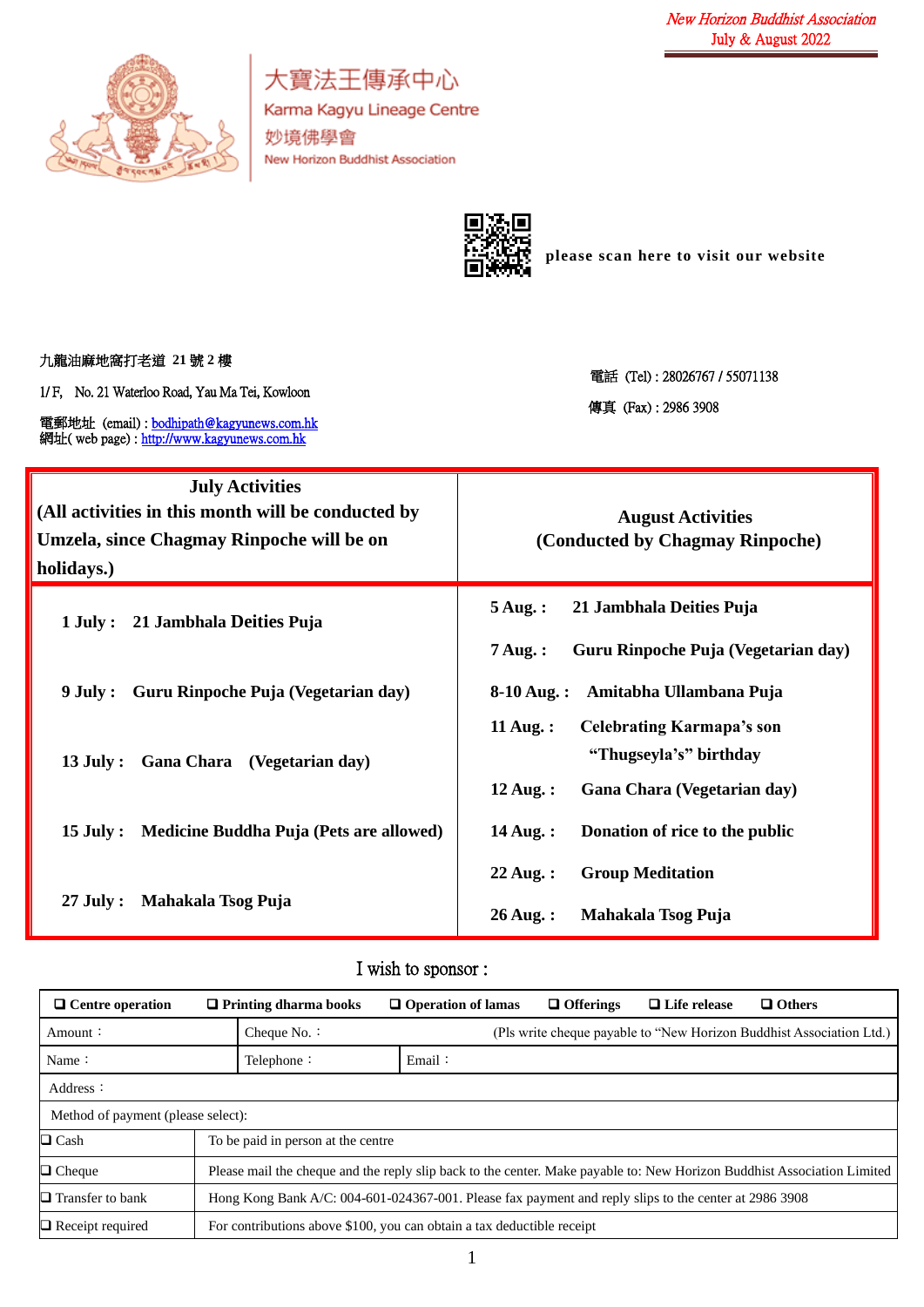## **Please note : All activities in this month will be conducted by Umzela, since Chagmay Rinpoche will be on holidays.)**

Activities in July - Please pay attention to the following :

- ➢ 1 July : 21 Jambhala Deities Puja ; Time :7:30pm ➢ 9 July : Guru Rinpoche Puja (Vegetarian day ) ; Time : 2:30pm  $\geq 13$  July : Gana Chara (Vegetarian day) ; Time : 7:30pm ➢ 15 July : Medicine Buddha Puja (Pets are allowed) ; Time : 7:30pm ➢ 27 July : Mahakala Tsog Puja ; Time : 7:30pm \*\*\*\*\*\*\*\*\*\*\*\*\*\*\*\*\*\*\*\*\*\*\*\*\*\*\*\*\*\*\*\*\*\*\*\*\*\*\*\*\*\*\*\*\*\*\*\*\*\*\*\*\*\*\*\*\*\*\*\*\*\*\*\*\*\*\*\*\*\*\*\*\*\*\*\*\*\*\*\*\*\*\*\*\*\*\*\*\*\*\*\* Activities in August : (Conducted by Chagmay Rinpoche)
- ➢ 5 Aug. : 21 Jambhala Deities Puja ; Time : 7:30pm
- ➢ 7 Aug. : Guru Rinpoche Puja (Vegetarian day ) ; Time : 2:30pm
- ➢ 8-10 Aug. : Amitabha Ullambana Puja

| Date                              | Time                                                                   | <b>Activities</b>                                                                                 |
|-----------------------------------|------------------------------------------------------------------------|---------------------------------------------------------------------------------------------------|
| 8 Aug. & 9 Aug.<br>(Mon. & Tues.) | $7:30 \text{ pm} - 9:00 \text{pm}$                                     | Group practice of Amitabha                                                                        |
| 10 Aug.<br>(Wed.)                 | $2:00 \text{pm} - 3:30 \text{pm}$<br>$4:00 \text{pm} - 6:00 \text{pm}$ | Group practice of Amitabha<br>Amitabha Puja for deceased beloved &<br>Group practice of Mahakala. |

- ➢ 11 Aug. : Celebrating Karmapa's son " **Thugseyla's** " birthday, 7:30pm
- ➢ 12 Aug. : Gana Chara (Vegetarian day) ; Time : 7:30pm
- ➢ 14 Aug. : Donation of rice to the public ; Time : 2:30pm
- ➢ 22 Aug. : Group Meditation ; Time : 7:30pm
- ➢ 26 Aug. : Mahakala Tsog Puja ; Time : 7:30pm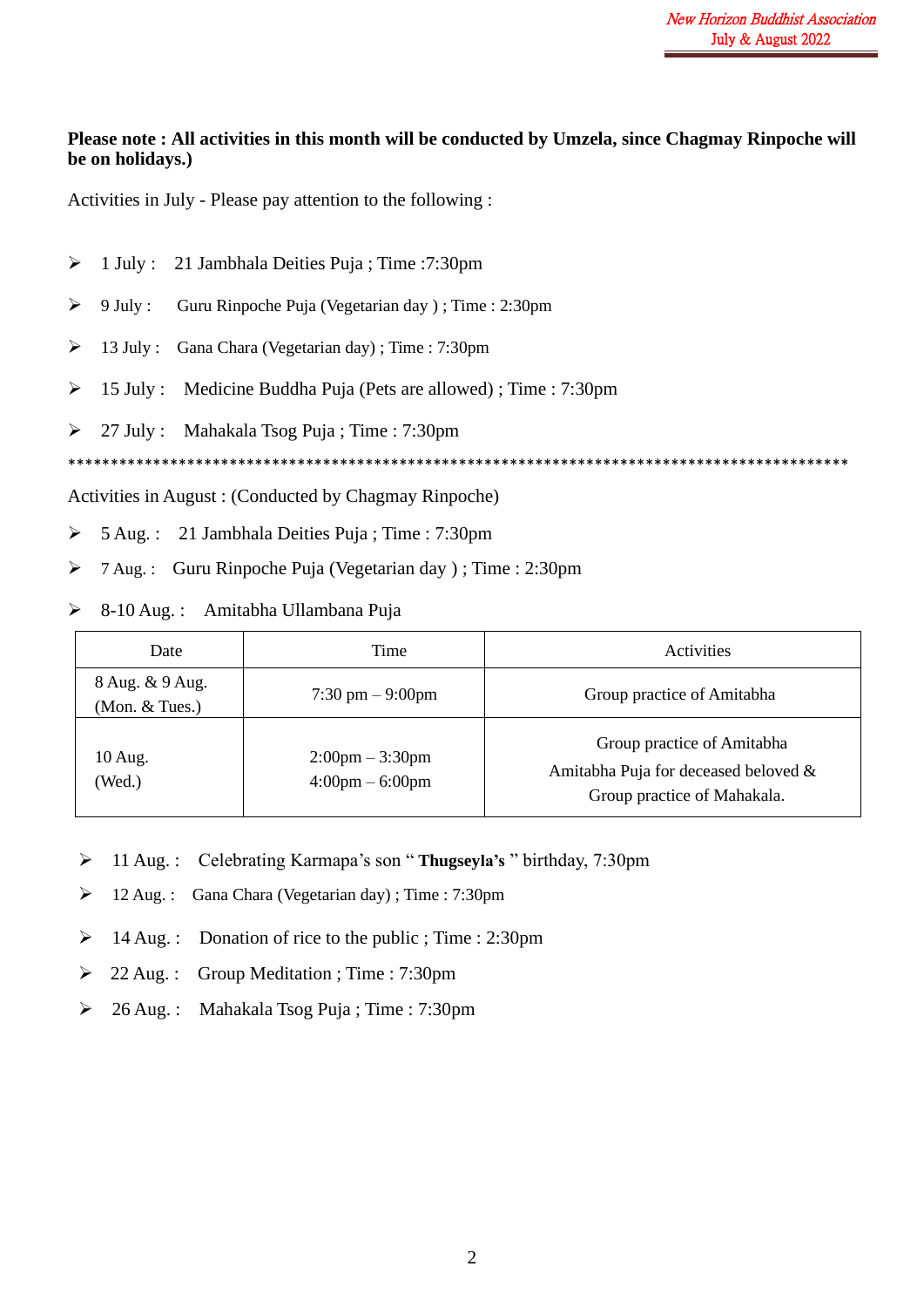|                                        | <b>July 2022 Activities</b>             |                                           |                                                       |                 |                                                                               |                            |
|----------------------------------------|-----------------------------------------|-------------------------------------------|-------------------------------------------------------|-----------------|-------------------------------------------------------------------------------|----------------------------|
| <b>Sunday</b>                          | <b>Monday</b>                           | <b>Tuesday</b>                            | Wednesday                                             | <b>Thursday</b> | <b>Friday</b>                                                                 | <b>Saturday</b>            |
|                                        |                                         |                                           |                                                       |                 | 21 Jambhala Deities<br>Puja 7:30pm                                            |                            |
|                                        |                                         |                                           |                                                       |                 | 1                                                                             | $\overline{2}$             |
| Green Tara & Amitabha Group<br>10:00am | <b>Meditation</b><br><b>(SUSPENDED)</b> | 35 Buddha &<br>Shakyamuni<br>7:30pm       |                                                       |                 | Recitation & Meditation Guru Rinpoche<br>of Three roots<br>7:30 <sub>pm</sub> | (Vegetarian Day)<br>2:30pm |
| 3                                      | 4                                       | 5                                         | 6                                                     | 7               | 8                                                                             | 9                          |
| Green Tara & Amitabha<br>10:00am<br>10 | 11                                      | 35 Buddha &<br>Shakyamuni<br>7:30pm<br>12 | <b>Gana Chara</b><br>7:30pm<br>(Vegetarian Day)<br>13 | 14              | <b>Medicine Buddha</b><br>Puja (Pets are<br>allowed) 7:30pm<br>15             | 16                         |
| Green Tara & Amitabha<br>10:00am       |                                         | 35 Buddha &<br>Shakyamuni<br>7:30pm       |                                                       |                 | Recitation & Meditation<br>of Three roots<br>7:30 <sub>pm</sub>               |                            |
| 17                                     | 18                                      | 19                                        | 20                                                    | 21              | 22                                                                            | 23                         |
| Green Tara & Amitabha<br>10:00am       |                                         | 35 Buddha &<br>Shakyamuni<br>7:30pm       | <b>Mahakala Tsog</b><br>Puja 7:30pm                   |                 | Recitation & Meditation<br>of Three roots<br>7:30 <sub>pm</sub>               |                            |
| 24/31                                  | 25                                      | 26                                        | 27                                                    | 28              | 29                                                                            | 30                         |

|                                                             | <b>August 2022 Activities</b>        |                                                                   |                               |                                                         |                                                                 |                 |
|-------------------------------------------------------------|--------------------------------------|-------------------------------------------------------------------|-------------------------------|---------------------------------------------------------|-----------------------------------------------------------------|-----------------|
| <b>Sunday</b>                                               | <b>Monday</b>                        | <b>Tuesday</b>                                                    | Wednesday                     | <b>Thursday</b>                                         | <b>Friday</b>                                                   | <b>Saturday</b> |
|                                                             | 1                                    | 35 Buddha &<br>Shakyamuni<br>7:30 <sub>pm</sub><br>$\overline{2}$ | 3                             | $\overline{\mathbf{4}}$                                 | 21 Jambhala Deities<br>Puja 7:30pm<br>5                         | 6               |
| Green Tara & Amitabha<br>10:00am<br>Grur Rinpoche Puja      | 7:30-9:00pm                          | Amitabha Ullambana Puja<br>7:30-9:00pm                            | 2:00-3:30pm<br>$4:00-6:00$ pm | <b>Celebrating of</b><br>Thugseyla's<br><b>Birthday</b> | <b>Gana Chara</b><br>7:30pm                                     |                 |
| <b>Vegetarian Day</b> )<br>2:30pm<br>7                      | 8                                    | 9                                                                 | 10                            | 7:30pm<br>11                                            | 12                                                              | 13              |
| Green Tara & Amitabha<br>10:00am<br>Donation of rice to the |                                      | 35 Buddha &<br>Shakyamuni<br>7:30 <sub>pm</sub>                   |                               |                                                         | Recitation & Meditation<br>of Three roots<br>7:30 <sub>pm</sub> |                 |
| Public 2:00pm<br>14                                         | 15                                   | 16                                                                | 17                            | 18                                                      | 19                                                              | 20              |
| Green Tara & Amitabha<br>10:00am                            | Group<br><b>Meditation</b><br>7:30pm | 35 Buddha &<br>Shakyamuni<br>7:30pm                               |                               |                                                         | <b>Mahakala Tsog</b><br>Puja 7:30pm                             |                 |
| 21                                                          | 22                                   | 23                                                                | 24                            | 25                                                      | 26                                                              | 27              |
| Green Tara & Amitabha<br>10:00am                            |                                      | 35 Buddha &<br>Shakyamuni<br>7:30 <sub>pm</sub>                   |                               |                                                         |                                                                 |                 |
| 28                                                          | 29                                   | 30                                                                | 31                            |                                                         |                                                                 |                 |

For the most update time-table, please visit : http:/[/www.kagyunews.com.hk](http://www.kagyunews.com.hk/)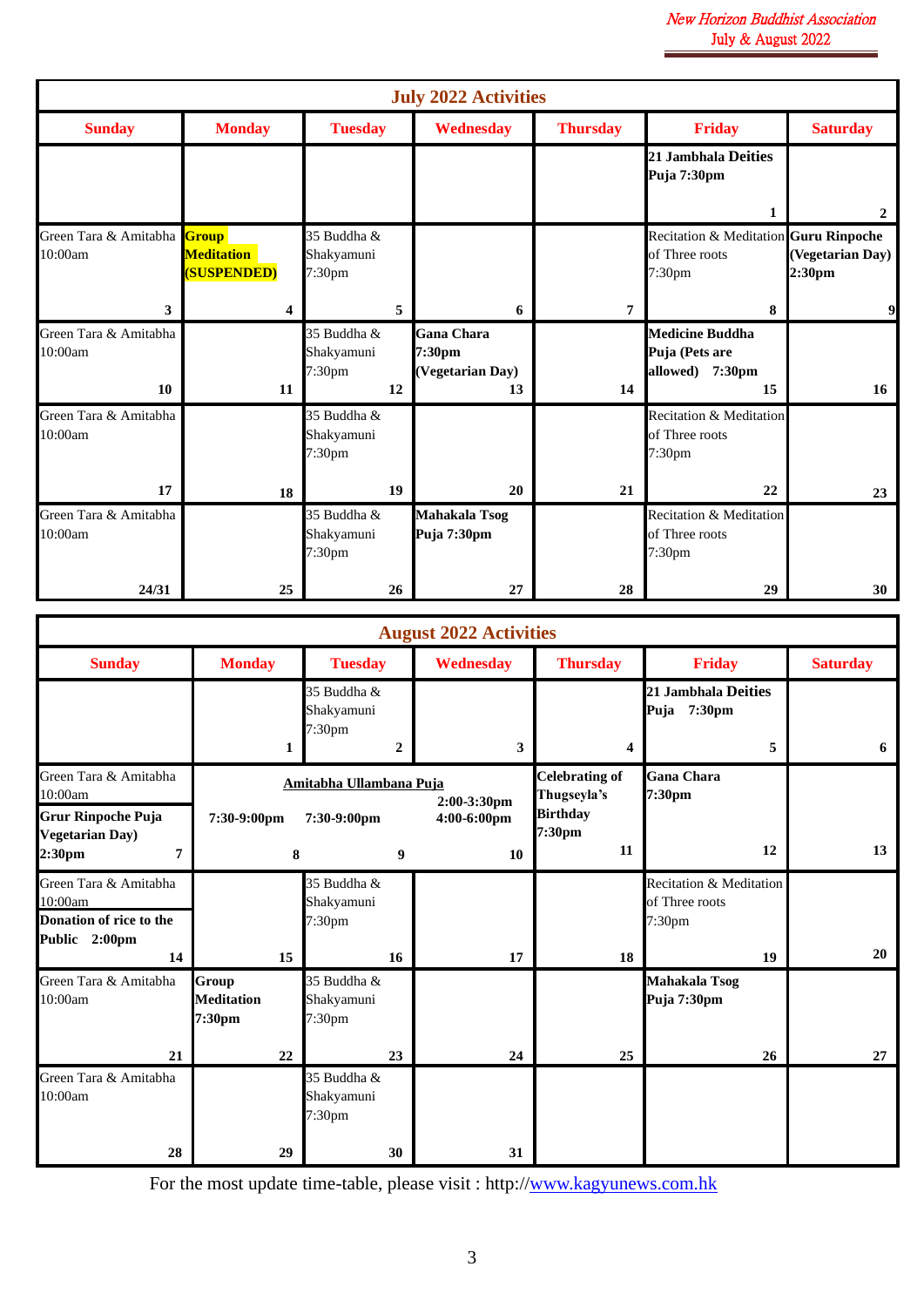|                                                                                                                                                                                       | List of Donors $\infty$                                                                                                                                |  |  |  |  |  |
|---------------------------------------------------------------------------------------------------------------------------------------------------------------------------------------|--------------------------------------------------------------------------------------------------------------------------------------------------------|--|--|--|--|--|
| <b>Operations</b><br>AL Consultancy Limited Chan Lai Chun Cheung Chi                                                                                                                  | <b>Life Release</b><br>Kunzig Shamarpa · Margaret Tse · Melody Wan ·                                                                                   |  |  |  |  |  |
| Hing Chin Ping Wing Eliza Fok .<br>Ho Chui Yuk · Kwan Mei Wan · Leung Hing Yeung ·<br>Celina Liu Shum Yuk Lung Wu Wai Man Yuen Yee<br>Wan · Lai Suk Yi Evelyn · Margaret Tse · Melody | Amy Chow · Chan Chau Hing · Chen Chieh ·<br>Wong Kit、黎保宜、畢浩然、畢東雄合家、畢婉玲、<br>張耀升、陳少英、畢東源、麥志明、畢婉賢、魯愛英、<br>佛弟子、許明志、Lam Yiu Puil、Au Yuk Kwail、              |  |  |  |  |  |
| Wan · Amy Chow · Pedro Keung Family ·<br>Chan Chau Hing、黎保宜、溫永力、陳卓敏、<br>周有嬌、鄭濟元、李金玉、利金海、潘震煌、<br>莊財亨、張姜釗文、溫少佳、溫姜釗傑、葉渺水、<br>張淑芝                                                         | Joanna Lam<br><b>Offerings</b><br>Margaret Tse · Melody Wan · Amy Chow ·<br>Pedro Keung Family、黎保宜、莊志文、趙香琴、廖連、                                         |  |  |  |  |  |
| <b>Printing</b><br>Margaret Tse · Melody Wan · Amy Chow ·                                                                                                                             | 鄭濟元、 李金玉、 利金海、 潘震煌、<br>周有嬌<br>$\boldsymbol{\checkmark}$<br>、張姜釗文、溫少佳、溫姜釗傑<br>莊財亨<br>張淑芝                                                                |  |  |  |  |  |
| Pedro Keung Family、黎保宜、許明志、趙香琴<br>周有嬌<br>鄭濟元<br>、利金海、潘震煌、<br>李金玉<br>莊財亨、張姜釗文、溫少佳、溫姜釗傑<br>張淑芝<br>葉渺水                                                                                   | <b>Operation of Lamas</b><br>Margaret Tse · Melody Wan · Amy Chow ·<br>黎保宜、<br>Pedro Keung Family、趙香琴、周有嬌<br>鄭濟元ト<br>李金玉ト<br>利金海、潘震煌<br>、莊財亨<br>、張姜釗文ト |  |  |  |  |  |
| <b>Others</b>                                                                                                                                                                         | 溫少佳ト溫姜釗傑<br>、葉渺水、張淑芝                                                                                                                                   |  |  |  |  |  |

**\*\* The above donor's list is upon receipt before 15 June \*\***

**We are grateful for your continuous support.**

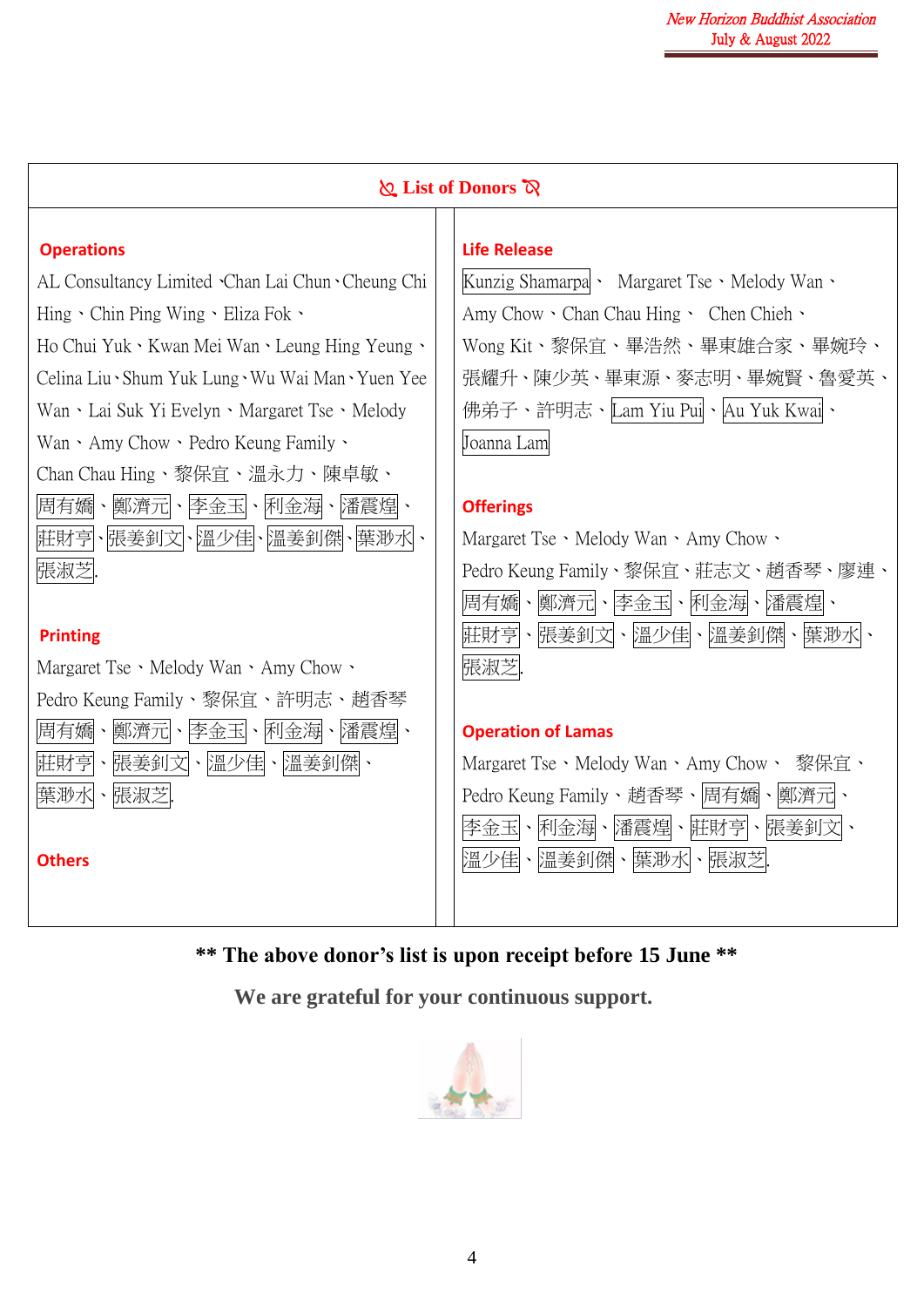## **Reply Form**

## **(Receipt for tax purpose will be given for donation above \$100)**

| 21 Jambhala Deities Puja - 1 July                                                    |                                 |                           |
|--------------------------------------------------------------------------------------|---------------------------------|---------------------------|
| Lamp Offering (6-days) \$350 x _______ nos.<br>Lamp Offering (3-days)                | nos                             | \$                        |
| <b>Blessing cards - Name:</b>                                                        | \$30 x<br>nos.                  | \$                        |
| <b>Food Offering</b>                                                                 | nos.                            | \$                        |
| <b>Flower Offering</b><br>$\frac{\text{S}}{\text{S}}$<br>Donation at your discretion | $\frac{1}{2}$                   | \$                        |
|                                                                                      | *Total:                         | \$                        |
| Guru Rinpoche Puja - 9 July                                                          |                                 |                           |
| \$350 x ________ nos. Lamp Offering (3-days)<br>Lamp Offering (6-days)               | $$230 x$ nos                    | \$                        |
| <b>Blessing cards - Name:</b>                                                        | $$30_x$ nos.                    | $\boldsymbol{\mathsf{S}}$ |
| <b>Food Offering</b>                                                                 | $$100 x$ nos.                   | $\mathbf{\hat{S}}$        |
| $\frac{\sqrt{2}}{2}$<br><b>Flower Offering</b><br>Donation at your discretion        |                                 | \$                        |
|                                                                                      | <i>*Total</i> :                 | \$                        |
|                                                                                      |                                 |                           |
| Gana Chara Puja - 13 July                                                            |                                 |                           |
| $$350 x$ nos.<br>Lamp Offering (3-days)<br>Lamp Offering (6-days)                    | $$230 x$ nos                    | \$                        |
| <b>Blessing cards - Name:</b>                                                        | $$30 x$ nos.                    | $\boldsymbol{\mathsf{S}}$ |
| <b>Food Offering</b>                                                                 | $$100 x$ nos.                   | \$                        |
| $\sim$<br>Donation at your discretion<br><b>Flower Offering</b>                      | $\frac{1}{2}$                   | \$                        |
|                                                                                      | <i>*</i> Total:                 | \$                        |
|                                                                                      |                                 |                           |
|                                                                                      |                                 |                           |
| Medicine Buddha Puja - 15 July                                                       |                                 |                           |
| Lamp Offering (3-days)                                                               | $$230 x$ nos                    | \$                        |
| <b>Blessing cards - Name:</b>                                                        | $$30 \_\text{x} \_\text{nos.}$  | $\boldsymbol{\mathsf{s}}$ |
| <b>Food Offering</b>                                                                 | $$100 x$ nos.                   | \$                        |
| \$<br><b>Flower Offering</b><br>Donation at your discretion                          | $\sim$                          | \$                        |
|                                                                                      | <i>*</i> Total:                 | \$                        |
|                                                                                      |                                 |                           |
| Mahakala Tsog Puja - 27 July                                                         |                                 |                           |
| Lamp Offering (6-days)<br>Lamp Offering (3-days)<br>nos.                             | nos                             | \$                        |
| <b>Blessing cards - Name:</b>                                                        | $$30_x$<br>nos.                 | \$                        |
| <b>Food Offering</b>                                                                 | nos.                            | \$                        |
| <b>Flower Offering</b><br>\$<br>Donation at your discretion                          | \$                              | \$                        |
|                                                                                      | <i>*Total</i> :                 | \$                        |
| Please mail the cheque or fax the pay-in slip with reply form back to center.        | Fax: 2986 3908                  |                           |
| Cheques payable to "New Horizon Buddhist Association Ltd."                           | HSBC A/C No. 004-601-024367-001 |                           |
| Name:<br>Tel:                                                                        |                                 |                           |
| Address:<br>Email:                                                                   |                                 |                           |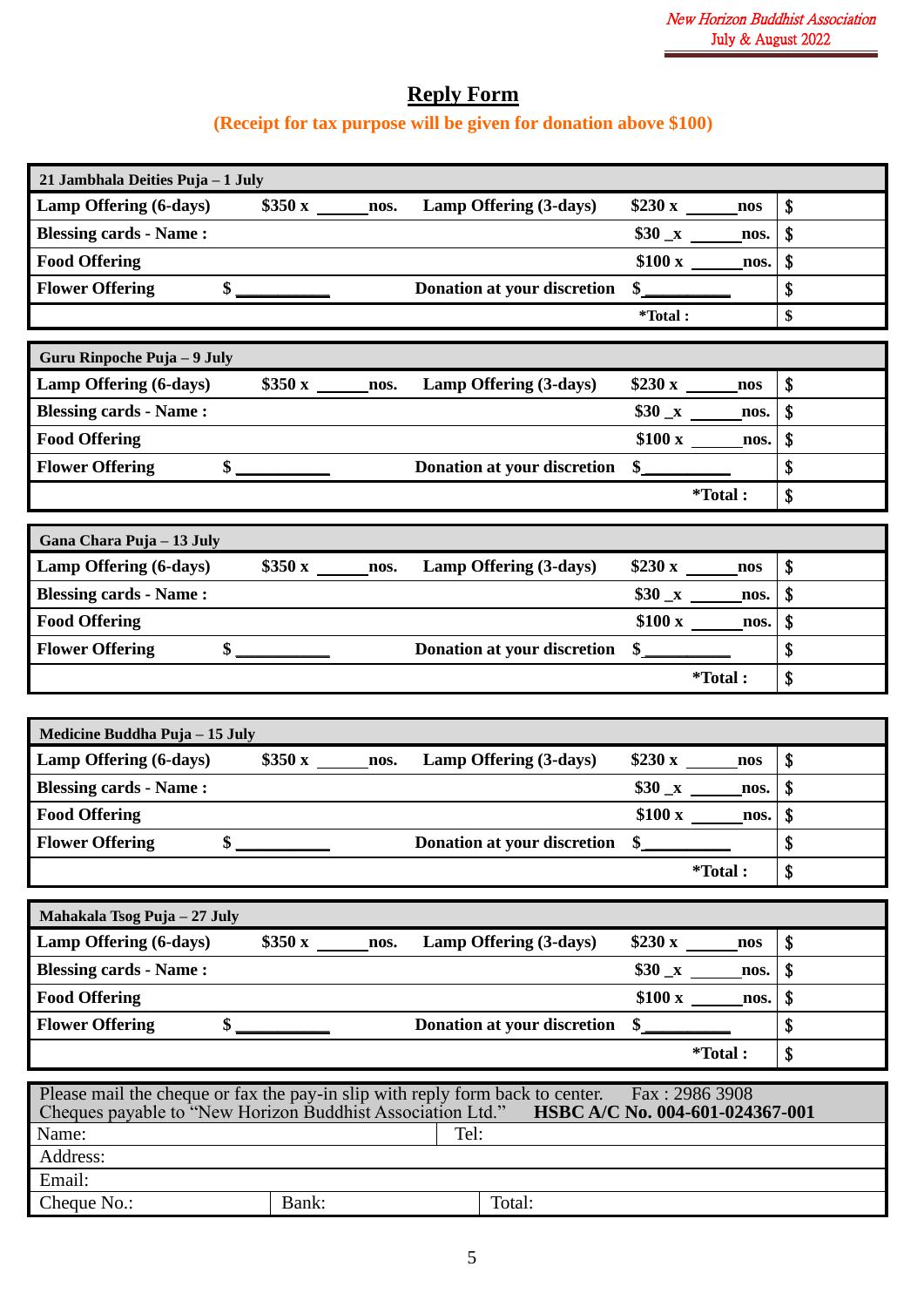| 21 Jambhala Deities Puja – 5 August |        |      |                             |                      |   |
|-------------------------------------|--------|------|-----------------------------|----------------------|---|
| Lamp Offering (6-days)              | \$350x | nos. | Lamp Offering (3-days)      | \$230 x<br>nos       | Φ |
| <b>Blessing cards - Name:</b>       |        |      |                             | $$30 \times$<br>nos. | Φ |
| <b>Food Offering</b>                |        |      |                             | \$100x<br>nos.       | ъ |
| <b>Flower Offering</b>              |        |      | Donation at your discretion |                      | Φ |
|                                     |        |      |                             | *Total:              | Œ |

| Guru Rinpoche Puja -7 August  |        |      |                                   |                  |   |
|-------------------------------|--------|------|-----------------------------------|------------------|---|
| Lamp Offering (6-days)        | \$350x | nos. | \$230 x<br>Lamp Offering (3-days) | nos              | Φ |
| <b>Blessing cards - Name:</b> |        |      | $$30 \times$                      | nos.             |   |
| <b>Food Offering</b>          |        |      | \$100x                            | nos.             |   |
| <b>Flower Offering</b>        |        |      | Donation at your discretion       |                  |   |
|                               |        |      |                                   | <i>*</i> Total : | Φ |

| Amitabha Ullambana Puja - 8-10 August                            |        |      |                                    |         |      |    |
|------------------------------------------------------------------|--------|------|------------------------------------|---------|------|----|
| Lamp Offering (6-days)                                           | \$350x | nos. | Lamp Offering (3-days)             | \$230 x | nos  | \$ |
| <b>Food Offering</b>                                             |        |      |                                    | \$100x  | nos. | \$ |
| <b>Flower Offering</b>                                           |        |      | <b>Donation at your discretion</b> |         |      | Φ  |
| <b>Prayer for Accumulation of Merits and Wisdom</b>              |        |      |                                    | \$50x   | nos. | \$ |
| Name:                                                            |        |      |                                    |         |      |    |
| Blessing for the Deceased (please fill in the attached proforma) |        |      |                                    | \$50x   | nos. | \$ |
|                                                                  |        |      |                                    | *Total: |      | \$ |

| Celebrating of Thugseyla's Birthday - 11 August |                             |                      |   |
|-------------------------------------------------|-----------------------------|----------------------|---|
| \$350x<br>Lamp Offering (6-days)<br>nos.        | Lamp Offering (3-days)      | \$230 x<br>nos       | Φ |
| <b>Blessing cards - Name:</b>                   |                             | $$30 \times$<br>nos. |   |
| <b>Food Offering</b>                            |                             | \$100x<br>nos.       |   |
| <b>Flower Offering</b>                          | Donation at your discretion |                      |   |
|                                                 |                             | *Total:              | Φ |

| Please mail the cheque or fax the pay-in slip with reply form back to center. Fax: 2986 3908      |       |        |  |  |  |  |  |
|---------------------------------------------------------------------------------------------------|-------|--------|--|--|--|--|--|
| Cheques payable to "New Horizon Buddhist Association Ltd." <b>HSBC A/C No. 004-601-024367-001</b> |       |        |  |  |  |  |  |
| Name:                                                                                             |       | Tel:   |  |  |  |  |  |
| Address:                                                                                          |       |        |  |  |  |  |  |
| Email:                                                                                            |       |        |  |  |  |  |  |
| Cheque No.:                                                                                       | Bank: | Total: |  |  |  |  |  |